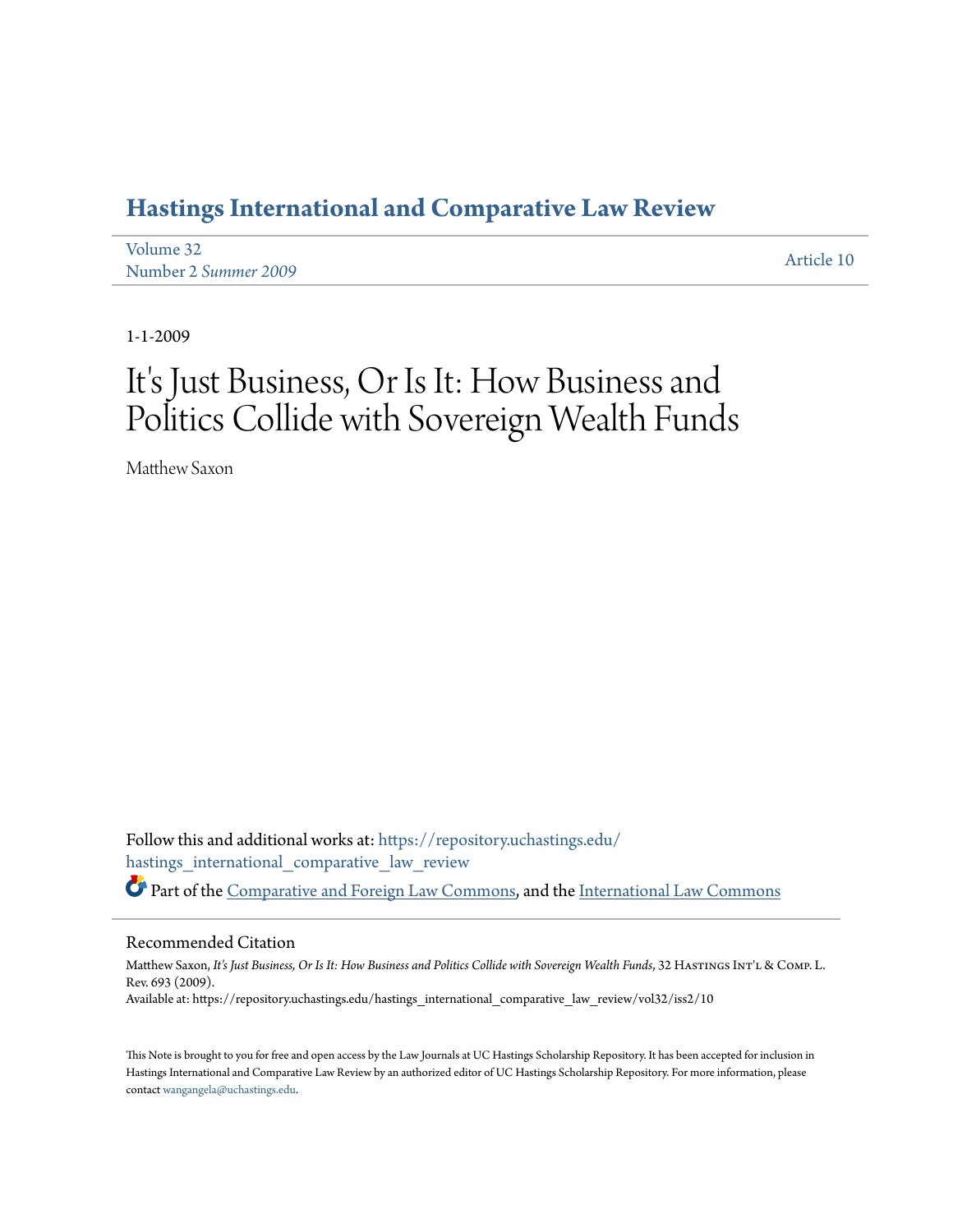# **It's Just Business, Or Is It?: How Business and Politics Collide With Sovereign Wealth Funds**

**By** MATTHEW **SAXON\***

# **I. Sovereign Wealth Funds: Suspicions and Reactions**

#### *A. What is a Sovereign Wealth Fund?*

The **U.S.** Treasury Department defines Sovereign Wealth Funds ("SWFs") as government investment vehicles funded **by** foreign exchange assets, which manage those assets separately from official reserves.1 Basically, any time a government aggressively invests a large amount of its official reserves abroad it could be classified as a SWF. These pools of government money are invested more aggressively than traditional government reserves because they are intended to generate large returns.2

### *B. Why have lawmakers suddenly become concerned with sovereign wealth funds?*

There are several reasons why these vast pools of government money have stirred suspicion. First, most SWFs are controlled **by** countries with a low degree of government accountability compared to a Western-style democracy. $3$  Some of the largest funds reside in the United Arab Emirates, Singapore, Saudi Arabia, Russia, China,

**<sup>\*</sup>** Bachelor of Arts, Colgate University, **J.D.** Candidate, University of California, Hastings College of the Law, May **2009.**

**<sup>1.</sup>** Clay Lowery, Under Secretary for International Affairs, Remarks at the Federal Reserve Bank of San Francisco's Conference on the Asian Financial Crisis (June 21, 2007).

<sup>2.</sup> David McCormick, Under Secretary for International Affairs, Testimony before the Senate Committee on Banking, Housing, and Urban Affairs (Nov. 14, **2007).**

**<sup>3.</sup>** Tom Holland, *A Passive Solution for Sovereign Wealth Funds,* **SOUTH CHINA MORNING POST,** Sept. **3, 2008,** at 12.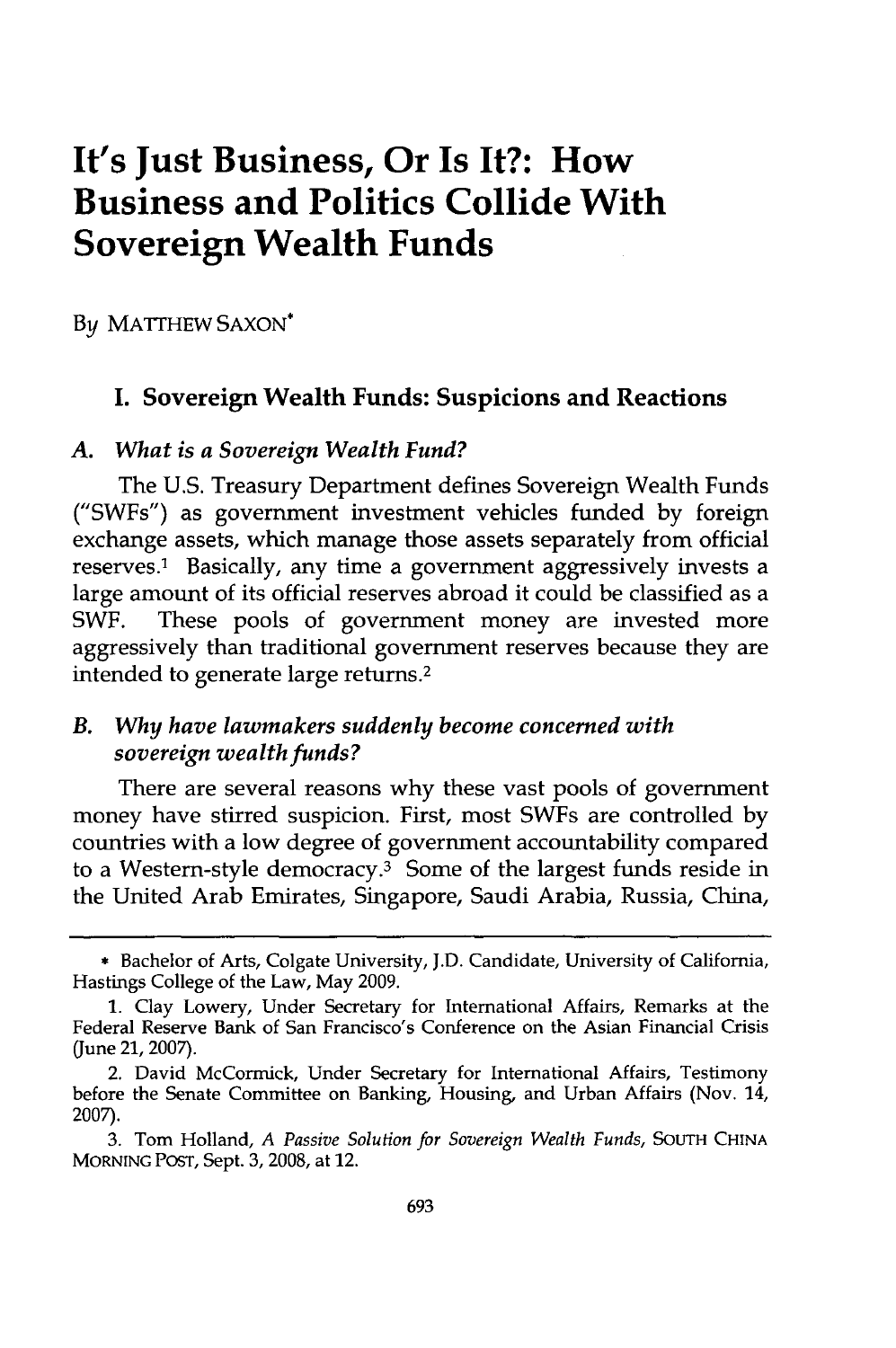and Kuwait.<sup>4</sup> A low degree of government accountability makes it is easier for these governments to take huge risks with state money.<sup>5</sup> Consequently, of the ten biggest SWFs, only one is a Western-style democracy: Norway. However, Norwegian law prohibits the funds' investment from becoming too risky by requiring 60 percent of the fund to be in fixed income, a constraint not felt by other less accountable regimes.6 Overall there are about forty SWFs in the world today7 .

The second cause for the increased suspicion surrounding SWFs is their value. By 2015, SWFs collectively could be worth \$12 trillion, up from \$2.5 trillion today.8 To put that number in perspective, the total amount of money under management in the world's hedge funds is around \$1.4 trillion.<sup>9</sup> This fact becomes even more remarkable when one considers that the \$1.4 trillion dollars in hedge funds is spread out among thousands of independent firms, while the \$2.5 trillion to \$3 trillion of sovereign wealth fund money is essentially controlled by a few heads of state. Although there currently are about forty SWFs, the top seven funds control \$2.27 trillion, which further exaggerates the concentration of wealth.10

The third reason for the recent interest in SWFs is their sudden increased activity. Middle Eastern funds spent around \$82.4 billion this year, compared to just \$4.5 billion in 2004.11 The principal reason for the recent increase in activity is the credit crisis that has

**7.** David McCormick, Under Sec'y for Int'l Affairs, Testimony before the Senate Committee on Banking, Housing, and Urban Affairs (Nov. 14, **2007).**

**8.** Robert Schroeder, *SEC Looking at Sovereign Wealth Funds,* **MARKET WATCH,** July **31, 2007,** *available at* http://www.marketwatch.com/news/story/secgrappling-sovereign-wealth-funds/story.aspx?guid={9BBBCE9F-EF92-4D48-A6BF-**C14F2E334E8A}.**

**9.** Editorial, *Sovereign Impunity,* **WALL** *ST.* **J.,** Dec. **1, 2007,** at **A12.**

**10.** The World's Most Expensive Club, *supra* note 4, at **79.**

**11.** Nick Timiraos, *Will Overseas Funds Be a Juggernaut?,* WALL **ST. J.,** Dec. **1, 2007,** at **All.**

<sup>4.</sup> Editorial, *Sovereign-wealth Funds: The World's Most Expensive Club,* ECONOMIST, May 26, 2007, at 79 [hereinafter, World's Most Expensive Club].

**<sup>5.</sup>** Anders Aslund, *The Truth About Sovereign Wealth Funds,* **FOREIGN POLICY,** Dec. **2007.**

**<sup>6.</sup>** Rachel Ziemba, *Responses to Sovereign Wealth Funds: Are 'Draconian' Measures on the Way?,* ROuBINI GLOBAL **ECONOMICS** SERVICE, Nov. **2007,** at **6,** *available at* http://www.rgemonitor.com/economonitor-monitor/220669/responses to\_ sovereign\_wealth\_funds\_are\_draconian\_measures\_on\_the\_way.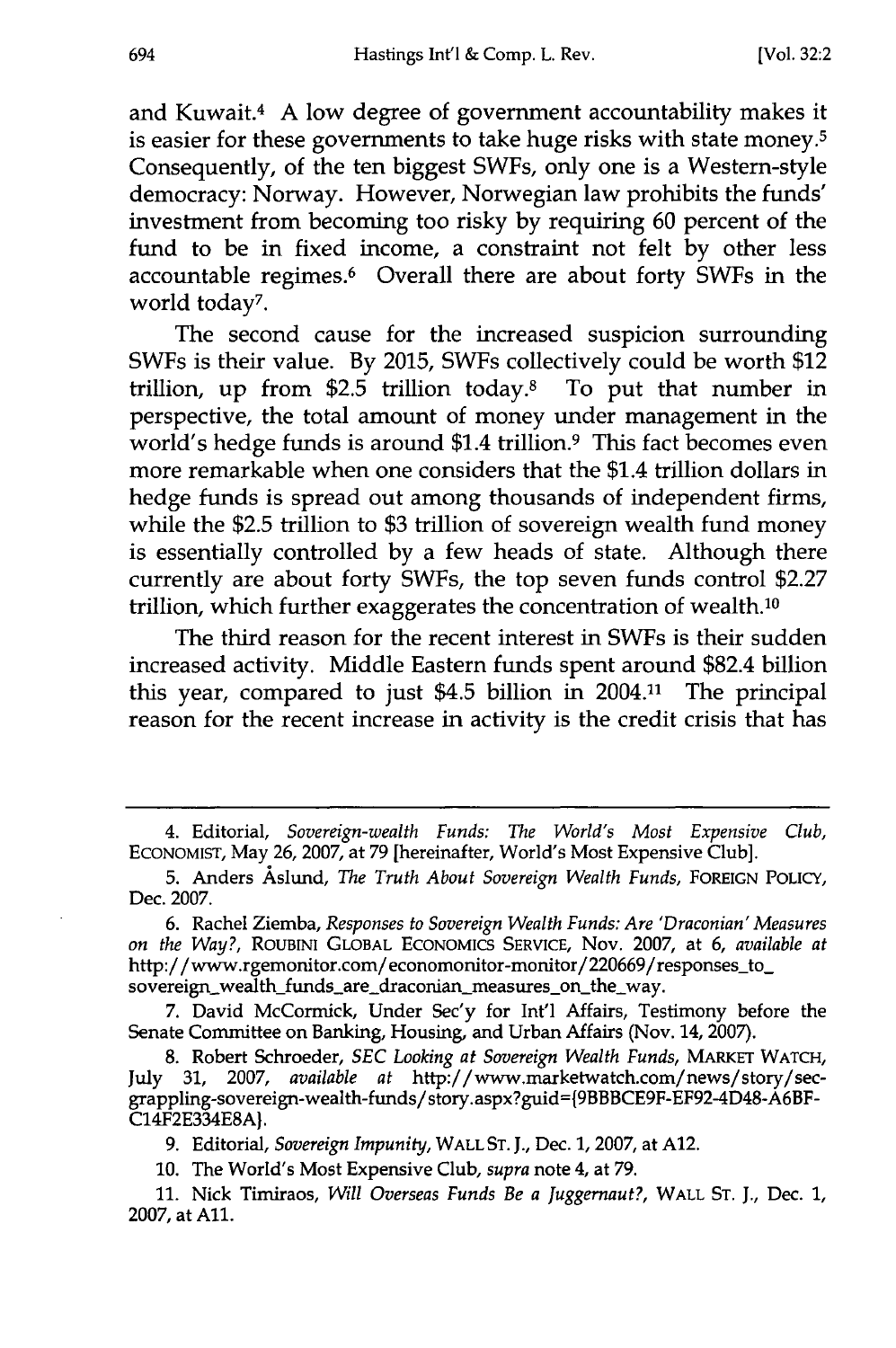been reaping havoc on U.S. financial institutions.12 Financial institutions have been making massive write-downs and desperately need cash on their balance sheets. SWFs have cash and are willing to invest it.13 Congress, which desperately wants to alleviate the pain of the current crisis, has thus far approved these investments. As Senator Charles Schumer noted, "[w]hat would the average American say if Citigroup is faced with the choice of 10,000 layoffs or more foreign investments?"<sup>14</sup> The fact that SWFs have come to the rescue of many U.S. companies proves that they can offer great benefits to the global financial system.

The fourth reason for the increase in attention around SWFs is the mystery that surrounds these funds. SWFs have proven adept at avoiding U.S. and European regulatory law,<sup>15</sup> they lack transparency in general,16 and they could have undesirable effects on shareholders.<sup>17</sup>

It is not coincidental that when SWFs buy shares in a U.S. company, the deal is usually for 4.9 percent or 9.9 percent. 18 Edwin Truman, a fellow at the Peterson Institute for International Economics, points out, "[tihey negotiate contracts in light of the regulatory regime in the United States."19 U.S. securities and banking laws increase the amount of scrutiny and oversight when investors reach a 5 percent or 10 percent threshold.<sup>20</sup> Abu Dhabi's recent investment in Citigroup brought its total stake in that company up to 4.9 percent. $\overline{a}$  A Chinese investment fund executive admitted that the 9.9 percent stake that China bought in Blackstone

16. Timiraos, *supra* note **11,** at All.

17. Katharina Bart, Rick Carew, Chip Cummins & Marcus Walker, *Barriers to Entry,* WALL ST. J., Jan. 15, 2008, at **Cl** [hereinafter, Barriers to Entry].

18. Citigroup, *supra* note 15, at **Al.**

- 20. *Id.*
- 21. **Id.**

<sup>12.</sup> This note was written at the outset of the financial crisis (when it was merely known as the "credit crisis") and does not incorporate information after March of 2008.

<sup>13.</sup> Editorial, *The invasion of the sovereign-wealth fund,* ECONOMIST, Jan. 19, 2008, at 11 [hereinafter, Invasion].

<sup>14.</sup> Dennis K. Berman & Bob Davis, *Lobbyists Smoothed the Way For a Spate of Foreign Deals,* WALL ST. J., Jan. 25, 2008, at **Al.**

<sup>15.</sup> David Enrich, Damian Paletta & Randall Smith, *Citigroup, Merrill Seek More Foreign Capital,* WALL **ST. J.,** Jan. **10, 2008,** at **Al** [hereinafter, Citigroup].

<sup>19.</sup> *Id.*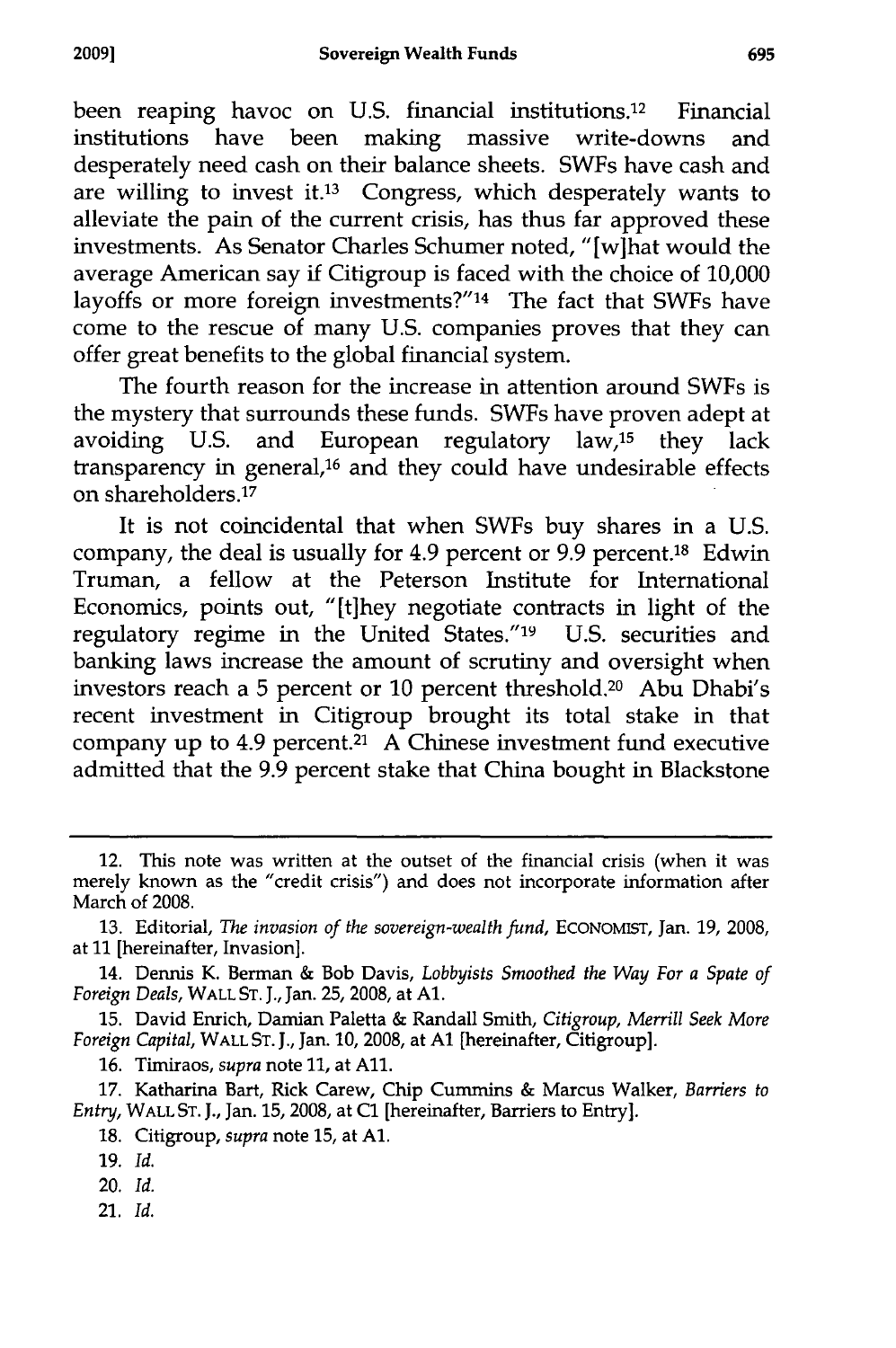was meant to avoid garnering attention from Congress.<sup>22</sup> The Chinese also bought a 9.9 percent stake in Morgan Stanley in December 2007.<sup>23</sup> Other countries have caught on; Singapore's investment in Merrill Lynch will keep its stake in Merrill just below 10 percent. <sup>24</sup>

SWFs, for the most part, are not transparent since all disclosures are made on a purely voluntary basis.<sup>25</sup> Many of the funds release little information about their investment aims or holdings, which further deepens the anxiety in Europe and the U.S.<sup>26</sup> The lack of available information can lead to an increase in volatility in markets, since markets do not like uncertainty.<sup>27</sup>

This lack of transparency has made lawmakers nervous. In a recent Presidential debate, Hillary Clinton emphasized the need for transparency in SWFs. She argued that, "[w]e've got to know more about them (SWFs), they've got to be more transparent... I want the United States Congress and the Federal Reserve Board to ask these tough questions." 28 Senator Evan Bayh (D. Ind.) declared, "[a] lack of transparency that characterizes many sovereign-wealth funds undermines the theory of efficient markets at the heart of our economic system."<sup>29</sup> In the long run greater transparency would be a good thing for the SWFs themselves because lawmakers would feel more comfortable with them, and would therefore be less likely to interfere or over-regulate.

The lack of transparency may also make shareholders nervous. SWFs may have both positive and negative effects on shareholders. They can be good because the share price may go up, as was the case when China infused Morgan Stanley with \$5 billion, jolting shares up 4 percent.<sup>30</sup> Further, SWFs may benefit investors in

27. Timiraos, *supra* note 11, at All.

28. Susanne Craig, David Enrich & Robin Sidel, *World Rides to Wall Street's Rescue,* WALL ST. J., Jan. 16, 2008, at **Al** [hereinafter, Wall Street's Rescue].

29. Press Release from Senator Bayh, Senator Bayh Raises Concerns with Sovereign Wealth Funds (Nov. 14, 2007), *available at* http://www.senate.gov /-bayh/record.cfm?id=287530 (last visited Feb. 26, 2008).

<sup>22.</sup> Berman & Davis, *supra* note 14, at **Al.**

<sup>23.</sup> *What's News,* WALL ST. **J.,** Dec. 20, 2007, at **Al.**

<sup>24.</sup> Citigroup, *supra* note 15, at **Al.**

<sup>25.</sup> Bob Davis, *Wanted: SWFs' Money Sans Politics,* WALL ST. **J.,** Dec. 20, 2007, at **C1** [hereinafter, Money Sans Politics].

<sup>26.</sup> *Id.*

<sup>30.</sup> *What's News, supra* note 23, at **Al.**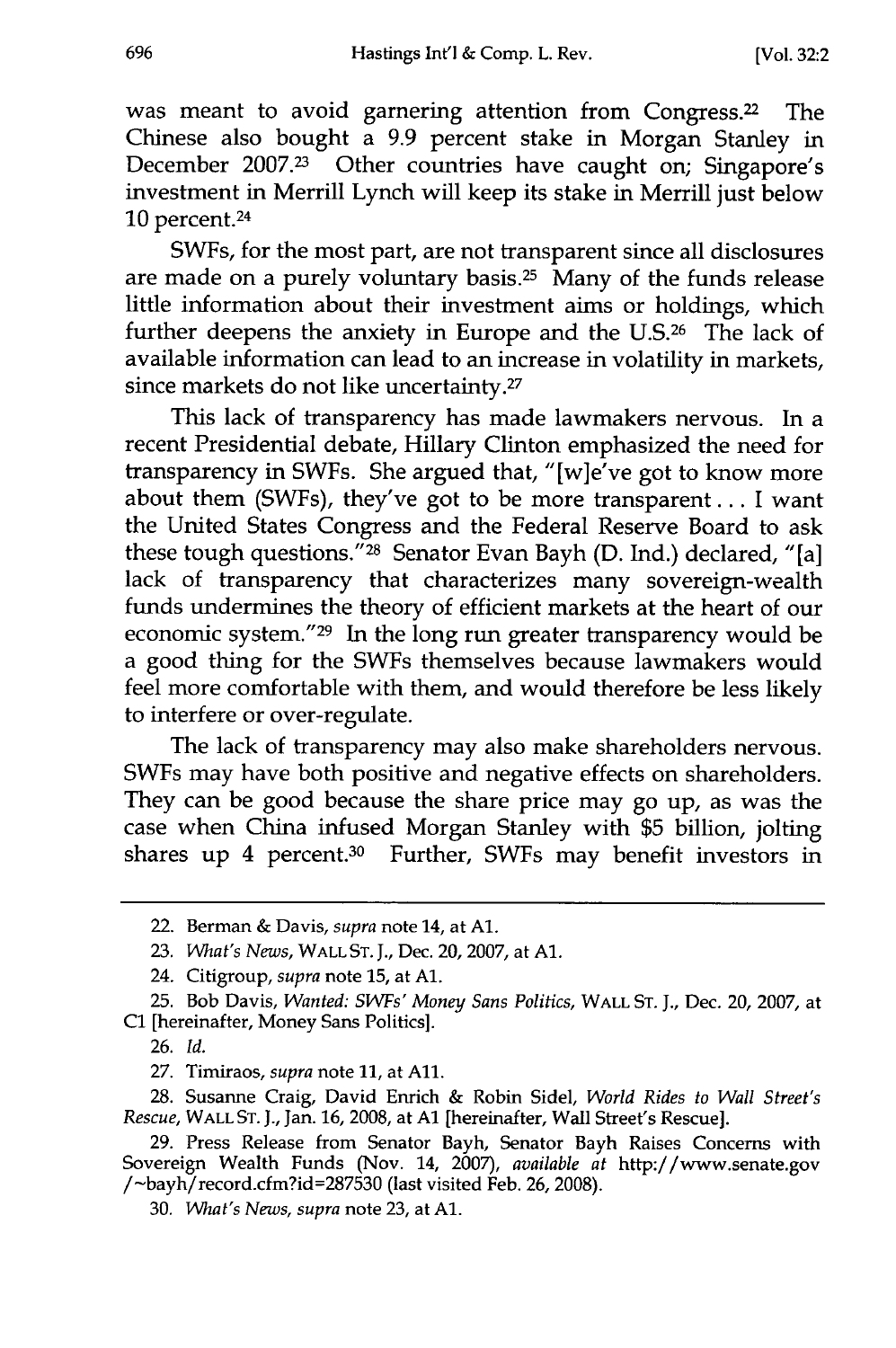another less obvious way. Since SWFs have become large, influential shareholders in many financial institutions, these funds have the ability to hold the management accountable for mistakes and lackluster performance.<sup>31</sup>

However, the problem is that SWFs may not feel comfortable demanding such accountability if they think it will lead to political backlash and increased regulation. SWFs are reluctant to be too vocal, which effectively gives management a free pass, and hurts average shareholders who rely on a major shareholder to hold management accountable. As the Wall Street Journal reports, "Worse, every incendiary article, news report and political speech about the 'danger' posed by sovereign investment reinforces the instinct of such funds to be headline-shy, controversy-averse, and unwilling to join other shareholders in pushing noisily for change, even needed change."<sup>32</sup>

SWF investments may also hurt shareholders. Most shareholders are not active, meaning that they do not vote, resulting in the possibility that a SWF could have disproportionate control.<sup>33</sup> If only 5 percent of a company's shareholders vote, then a SWF with a 10 percent stake can control the company. The director of one Swiss bank fears that poor turnout at shareholder meetings could artificially inflate a SWF's influence and lead to an informal veto right.<sup>34</sup> However, the fact that SWFs have a disproportionate stake is negative only if it is used improperly and thus far there is scant evidence of such impropriety. As long as SWFs have purely financial motives, they should be encouraged to hold management accountable when circumstances require.

The final and most important reason for the concern over SWFs is their possible political motivations. Sovereign countries control SWFs. Consequently, SWFs could be used to achieve political instead of financial ends. The possibility for investing money with dual motives has caused "widespread suspicion in Washington and European capitals, especially in regards to funds run by Russia China, and the oil states of the Middle East."<sup>35</sup> Adrian Blundell-Wignall, the deputy director of the Organization for Economic

<sup>31.</sup> Holman W. Jenkins, Jr., *Sovereign Wimp Funds,* WALL ST. **J.,** Jan. 23,2008, at A24.

<sup>32.</sup> *Id.*

<sup>33.</sup> Barriers to Entry, *supra* note 17, at **C1.**

<sup>34.</sup> *Id.*

<sup>35.</sup> Money Sans Politics, *supra* note 25, at **C1.**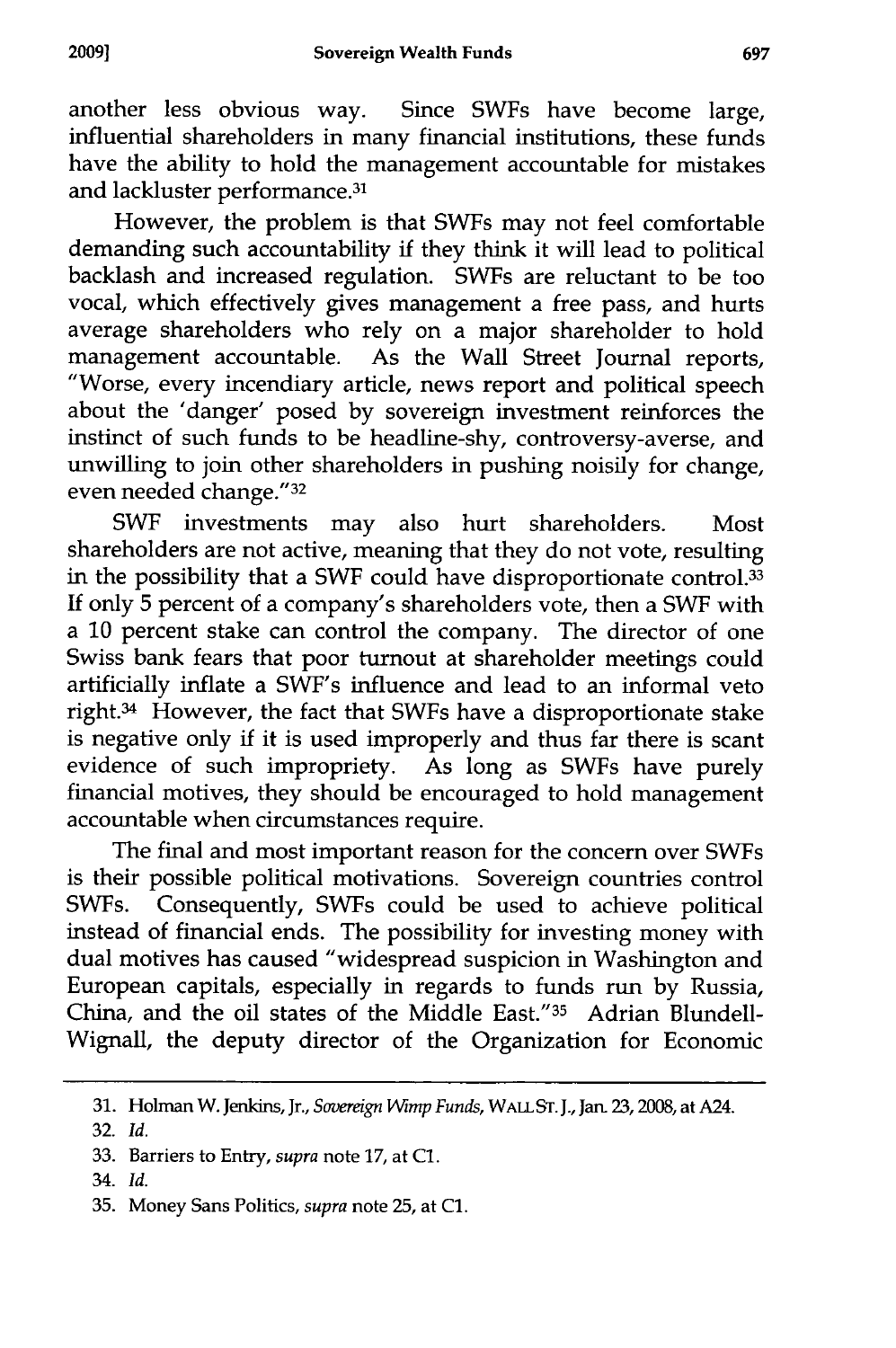Cooperation and Development, points out that national pension funds do not face political backlash because their motivations are seen as purely commercial.<sup>36</sup> He goes on to suggest that SWFs should adopt a similar structure, in which SWF managers would have a fiduciary duty to the citizens of the country to produce the highest return possible.<sup>37</sup>

Such an obligation may assuage some of the fears in the West, however, it is not clear how such a fiduciary duty would be enforced. Any politically motivated investment would probably be made at the behest of the head of state. It would be unlikely for the head of state to punish a fund manager who violated his fiduciary duty by making a politically motivated investment that the head of state endorsed.

Under the current structure of most SWFs, political leaders have no fiduciary duty and can actively engage in investment strategies for any reason. <sup>38</sup>*The Economist* acknowledged this reality, "[t]he motives of the sovereign moneymen could be sinister: stifling competition, protecting national champions, engaging in competition, protecting national champions, engaging in geopolitical troublemaking."39 The U.S. Treasury Deputy Secretary Robert Kimmett asserts, "[t]he benefits of SWF investments to the recipient countries depend on the extent to which the behavior of SWFs is economically driven.., rather than politically driven."40 In the short life span of the SWF almost all evidence points to a purely financial motivation.

Russia is the only SWF country that has indicated that it may be willing to use its wealth as a political weapon. Russia cut off a gas pipeline to Ukraine after that country elected a pro-Western government; Russia claimed it was accidental. <sup>41</sup>

Even SWFs run by fully democratic U.S. allies have motivations that sometimes go beyond the financial bottom line. Last year, Norway divested itself of its shares in Wal-Mart Stores, Inc., valued at \$416 million, citing serious and systemic human and labor rights

<sup>36.</sup> *Id.*

<sup>37.</sup> *Id.*

<sup>38.</sup> Invasion, *supra* note 13, at 11.

<sup>39.</sup> *Id.*

<sup>40.</sup> Robert Kimmitt, *Public Footprints in Private Markets,* **FOREIGN AFF. MAG.,** January/February, 2008.

<sup>41.</sup> Ambrose Evans-Pritchard, *EC to Rule on Sovereign Wealth Funds,* **THE** TELEGRAPH, Nov. 29, 2007.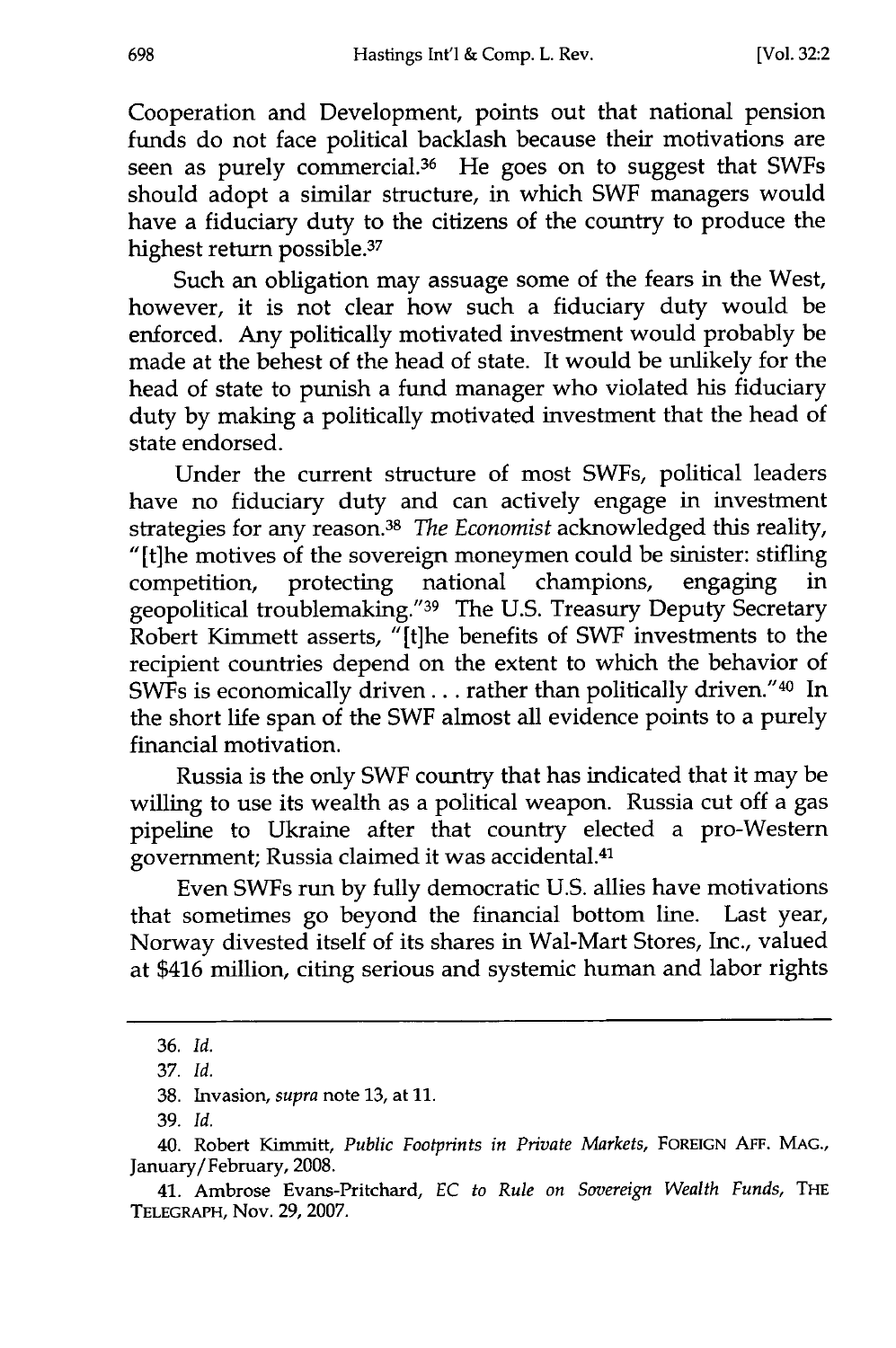abuses as its reason. <sup>42</sup>

There are obviously potential situations that would be far more troubling than Norway's divestment based on an aversion to Wall-Mart's labor abuses. For instance, there is the possibility that oilproducing governments may try to use their clout in financial institutions to prevent the institution from investing in alternative energy.<sup>43</sup> Another possibility was recently pointed out by former-Treasury Secretary Lawrence Summers, who asked, "[w]hat about the day when a country joins some 'coalition of the willing' and asks the U.S. president to support a tax break for a company in which it has invested?"<sup>44</sup> These are hypothetical situations, but Western countries should be aware of them. Fortunately, it will not take a set of protectionist regulations to prevent these hypotheticals from becoming reality. As discussed in section III, a country can sufficiently protect its interests, and simultaneously welcome SWF investments.

# *C. Sovereign Wealth Funds' Reactions to Western Fears*

SWFs recognize that regulators in the U.S. and Europe are worried about their emergence. They have taken an interesting and clever approach to stay below the radar. First, SWFs have made every effort to relieve the fears of regulators by promising to be passive participants45 and **by** buying non-voting stock.<sup>46</sup>

Despite efforts to keep a low profile, SWFs have sent a clear message that they are willing to take their money elsewhere if Western countries over-regulate. This is a reality that the U.S. and Europe must face as emerging economies continue to present attractive alternative investment opportunities. The **U.S.** and Europe should attempt to attract SWF investment and not scare it away, especially considering that American and European financial institutions and corporations are desperate for cash. Kuwait's investment fund is cutting its U.S. and European investments from 90 percent to 70 percent of its portfolio.<sup>47</sup> The fund's manager is

44. *Id.*

<sup>42.</sup> Timiraos, *supra* note 11, at All.

<sup>43.</sup> David Wessel, *The Risks of Sovereign Funding,* WALL **ST. J.,** Dec. **13,** 2007, at A2.

<sup>45.</sup> Andrew Batson and Jason Dean, *China Investment Fund May Tread Softly,* WALL **ST. J.,** Sept. 10, 2007, at A2.

<sup>46.</sup> Ziemba, *supra* note 6, at 5.

<sup>47.</sup> Henny Sender, *Deep Well: How a Gulf Petro-State Invests Its Oil Riches,* WALL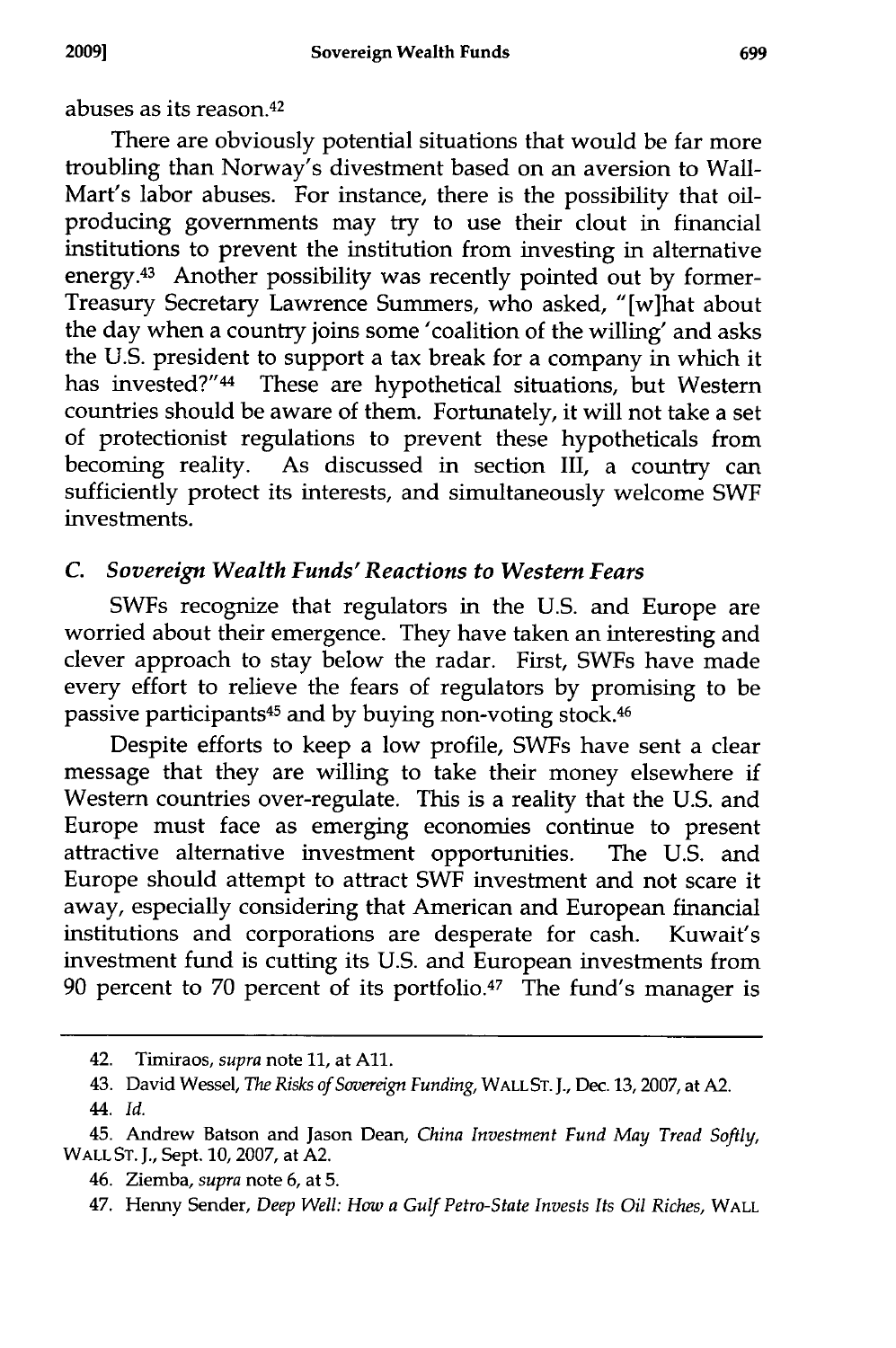moving the money to China and India, due to the rapid economic growth in those countries.48 The chief executive of Dubai International Capital, a government-owned investment fund, has made clear that he is looking to invest more in Asia than Europe and the U.S. He asserted that this was partly due to geography, but also reflected worry about the U.S. economic and regulatory conditions.49 The head of China's SWF has stated that if any country has misgivings about China's SWF being there, the fund may just leave and look to invest elsewhere.<sup>50</sup> Unfortunately, unfounded xenophobic fears have already blocked foreign investment from entering the U.S.

Perhaps the most famous example of political backlash against a state-controlled foreign investment in the U.S. is the Dubai Ports deal, which collapsed under grassroots political opposition. Dubai Ports World, which is controlled by Dubai's government, attempted to acquire a British company that controlled U.S. ports.<sup>51</sup> The deal fell through due to the strong political backlash.<sup>52</sup> Turned away by U.S. lawmakers, Dubai Ports World is now expanding around the world in places like China, Peru, and Vietnam.53 Of course, the U.S. Coast Guard controls security at all U.S. ports, so regardless of which country owns the port, the security is unaffected.

The U.S. government should not be so quick to react to the fears of the electorate because there are sufficient procedures in place that scrutinize all foreign investment deals. In fact the U.S. system is so effective that the Europeans should consider using it as a model for their own investment laws.

# **II. U.S. and European Approaches**

#### *A. U.S. Foreign Investment Law*

The U.S. has laws in place that regulate and investigate foreign investment deals, however some lawmakers are now questioning

ST. J., Aug. 24, 2007, at **Al.**

<sup>48.</sup> *Id.*

<sup>49.</sup> Barriers to Entry, *supra* note 17, at **C1.**

<sup>50.</sup> Steven R. Weisman, *China Tries to Reassure U.S. About Its Investing Plans,* N.Y. TIMEs, Feb. 1, 2008, at C2.

<sup>51.</sup> Timiraos, *supra* note 11, at All.

<sup>52.</sup> *Id.*

<sup>53.</sup> Wessel, *supra* note 43, at A2.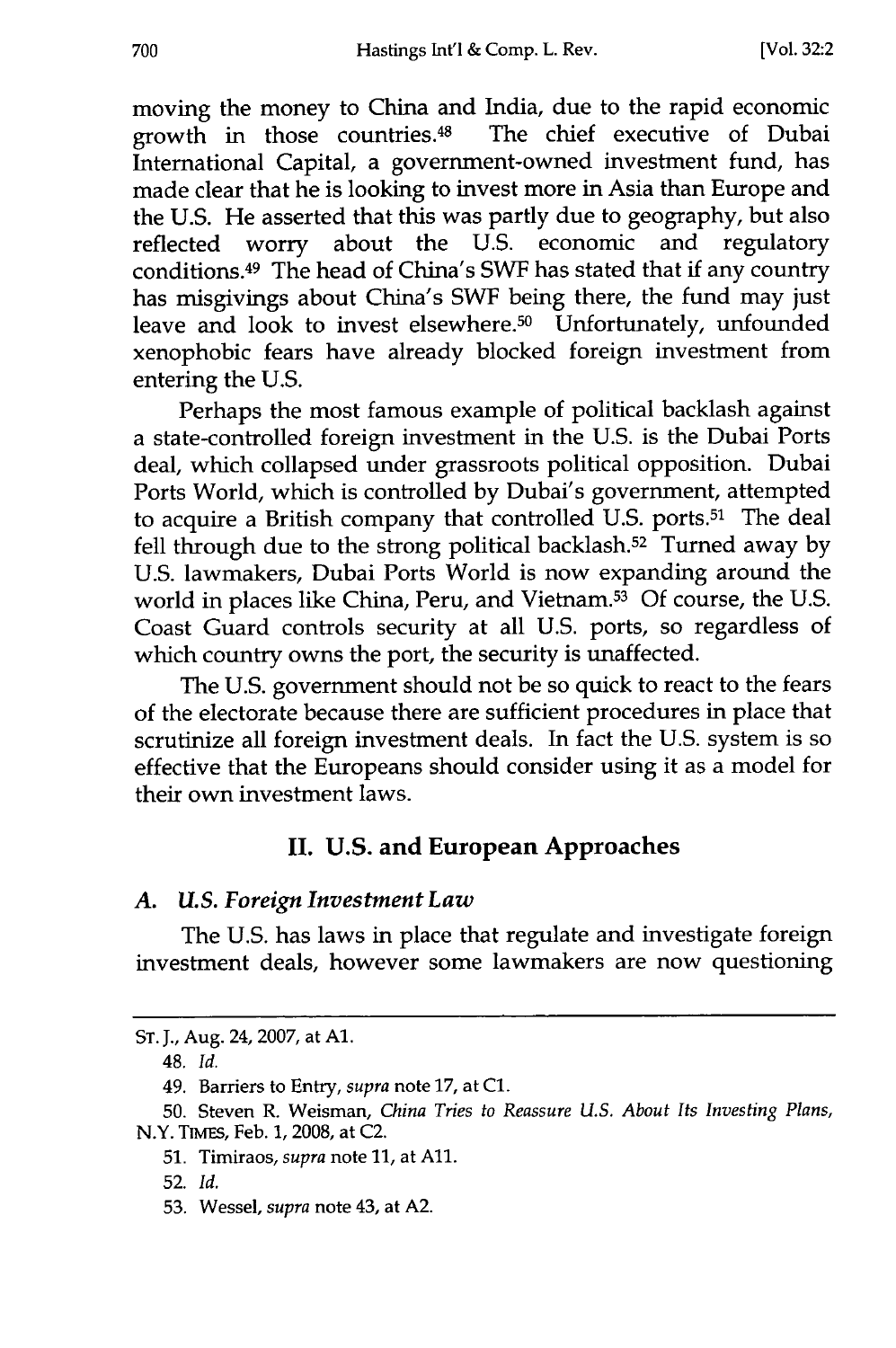whether those regulations are sufficient to deal with the rapid expansion and aggressive tactics of SWFs.<sup>54</sup> This section will analyze both current U.S. procedures and proposals lawmakers have set forth to amend those procedures.

Officially, the U.S. welcomes all investments except those that could compromise national security.55 Treasury Secretary Henry Paulson maintained, "[w]e welcome foreign investment in the United States from sovereign wealth funds or any direct investment." 56 He has also stated, "I'd like nothing more than to get more of that money. But I understand that there's a natural fear that they're going to buy up America."57

All foreign investment in the United States is subject to the Foreign Investment and National Security Act ("FINSA").58 FINSA created the Committee on Foreign Investment in the United States ("CFIUS"), which implements the Act.59 The committee reviews foreign investments in the United States, looking for possible national security issues.<sup>60</sup> The Act requires heightened scrutiny when a foreign state controls an investment, as is the case with SWFs.61 However, if a government buys a small voting stake or a passive stake in a company, where it does not seek to influence the company's behavior, it is presumed not to pose a national security threat.<sup>62</sup>

Some government officials would like to expand the foreign investment review process. The Treasury Department recently stated that it is considering reviewing non-national security concerns when it comes to **SWFs.63** David McCormick, the Under

**60.** David McCormick, Under Sec'y for Int'l Affairs, Testimony before the Senate Committee on Banking, Housing, and Urban Affairs (Nov. 14, **2007).**

<sup>54.</sup> Wall Street's Rescue, supra note 28, at **Al.**

**<sup>55.</sup>** Steven R. Weisman, *Sovereign Funds Stir Growing Unease,* **INTERNATIONAL** HERALD TRIBUNE, Aug. 21, **2007,** at **1** [hereinafter, Sovereign Funds].

**<sup>56.</sup>** Henry Paulson, Sec'y of Treasury, Address at Beijing, China (Aug. **1,** 2007), *available at* http://www.treas.gov/press/releases/hp525.htm.

**<sup>57.</sup>** Sovereign Funds, *supra,* note **55.**

**<sup>58.</sup>** David McCormick, Under Sec'y for Int'l Affairs, Testimony before the Senate Committee on Banking, Housing, and Urban Affairs (Nov. 14, 2007).

**<sup>59.</sup>** Foreign Investment and National Security Act **(FINSA)** of **2007, 50 U.S.C.** § **3** (West **2007).**

**<sup>61.</sup>** *Id.*

**<sup>62.</sup>** Berman **&** Davis, *supra* note 14, at **Al.**

**<sup>63.</sup>** David McCormick, Under Sec'y for Int'l Affairs, Testimony before the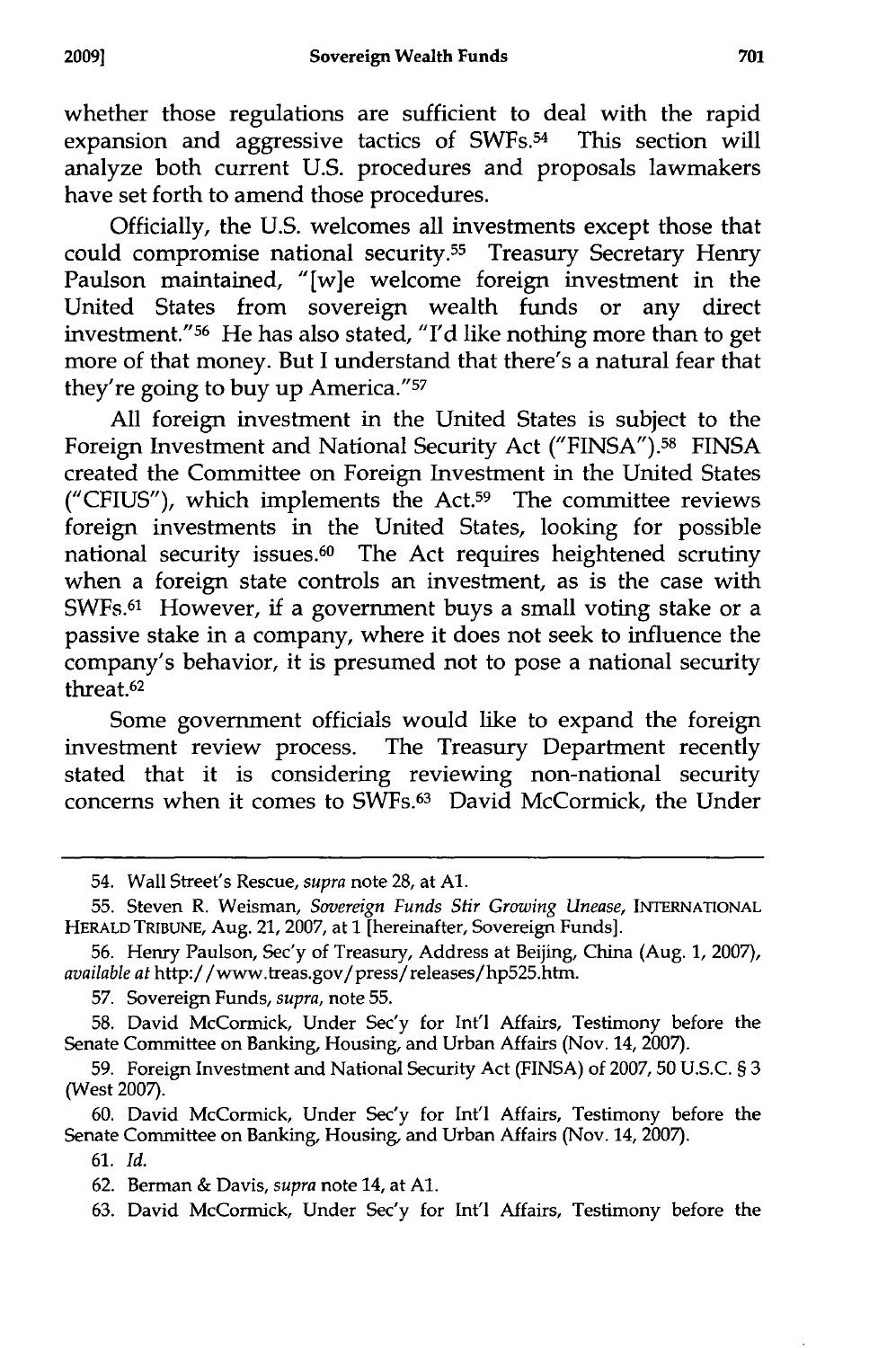Secretary for International Affairs, highlighted the concerns that SWFs generate, which include, "inefficient allocation of capital, perceived unfair competition with private firms, or the pursuit of broader strategic rather than strictly economic return-oriented investments." 64 McCormick also stressed that a shift in SWFs' assets could cause financial instability and volatility since they are large, concentrated, and often non-transparent.65 Despite these concerns, most Treasury officials have maintained that FINSA is enough to protect national security. <sup>66</sup>

Alan Larson, the Senior International Policy Advisor at Covington & Burling LLP, detailed how FINSA should be implemented during his testimony in front of a Senate Panel on foreign investment in the United States.<sup>67</sup> Larson set forth four policies for effective implementation of FINSA.<sup>68</sup>

First he asserted FINSA should focus on the narrow class of investments that raise threats to national security.69 Some lawmakers have argued that they should expand the class of investments subject to review.<sup>70</sup> Such a proposal would be misguided. Once the review process is broadened beyond national security there is no clear line on where to stop it. This will exacerbate the fear and uncertainly among foreign investors and stifle investment in the U.S. FINSA should continue to focus only on deals that have clear national security implications.

Second, he recommended investigators focus on acquisitions that establish control, defined as the ability to direct, determine, and decide major business issues, as opposed to acquisitions that result in a minority interest.71 Again this is a prudent strategy. Focusing on every deal would dilute CFIUS' resources, and would delay

65. *Id.*

68. *Id.*

69. *Id.*

70. Berman & Davis, *supra* note 14, at **Al.**

Senate Committee on Banking, Housing, and Urban Affairs (Nov. 14, 2007).

<sup>64.</sup> *Id.*

<sup>66.</sup> *Id.*

<sup>67.</sup> Alan P. Larson, Senior Int'l Policy Advisor, Covington & Burling LLP, Testimony before the Senate Committee on Banking, Housing, and Urban Affairs (Nov. 14, 2007).

<sup>71.</sup> Alan P. Larson, Senior Int'l Policy Advisor, Covington & Burling LLP, Testimony before the Senate Committee on Banking, Housing, and Urban Affairs (Nov. 14, 2007).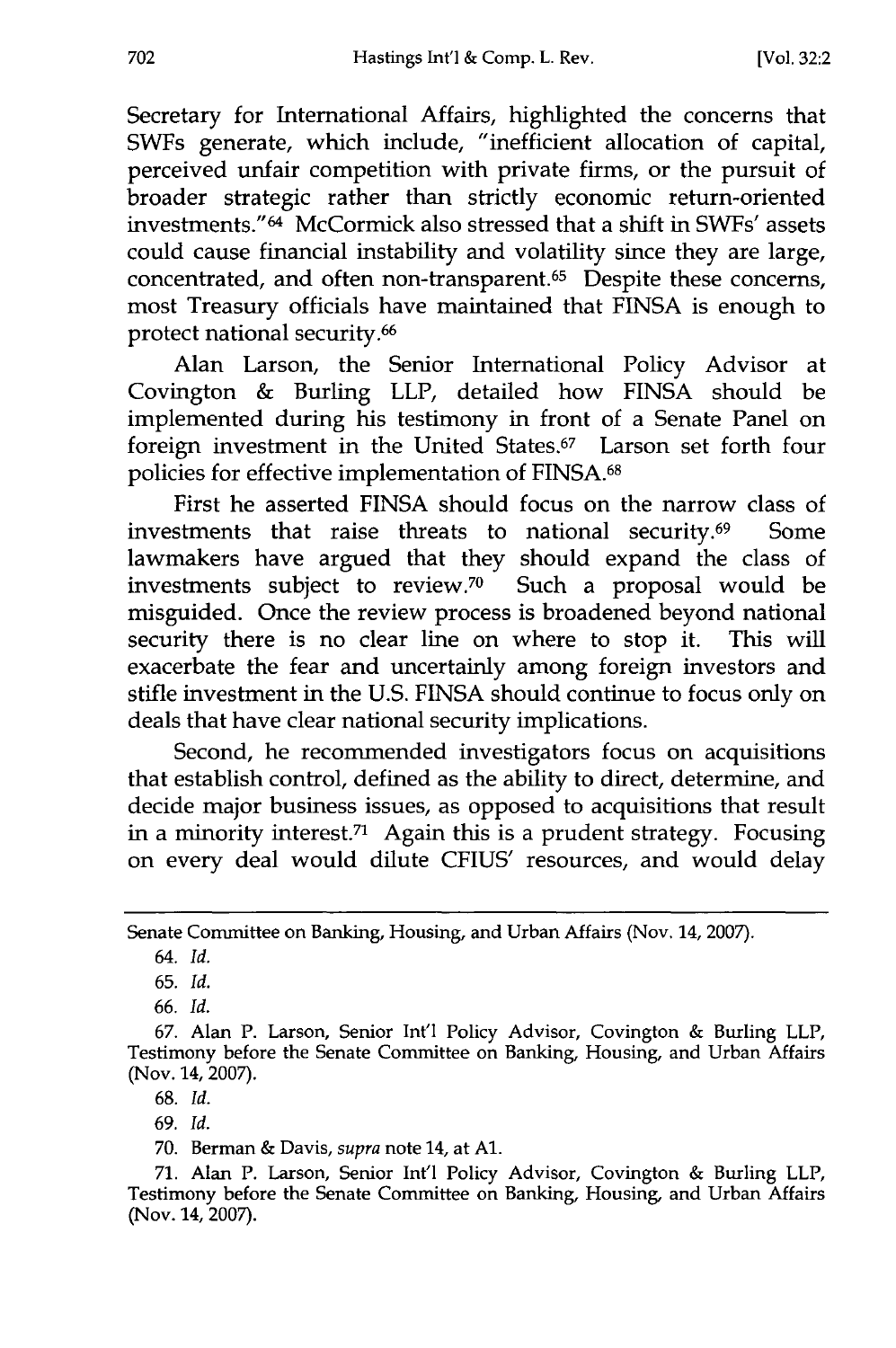almost all SWF investments in the U.S.

His third recommendation is for FINSA to focus on acquisitions where a foreign government controls the investment entity.<sup>72</sup> Obviously, this would directly implicate SWFs, which are by definition controlled by the government.

Finally, Larson contends that "national security" should remain undefined in order to retain flexibility when determining which deals to scrutinize.<sup>73</sup> The disadvantage in not defining the term "national security" is that it makes the U.S. review process somewhat opaque. If the U.S. and Europe are going to demand transparency from SWFs, the U.S. and Europe also have an obligation to be as clear and transparent in their regulatory schemes. SWFs will want consistency, and they will want to know what to expect from the review process. By designating specific sectors of the economy as sensitive to national security, the U.S. can forewarn SWFs about a possible investigation. For the time being Congress seems content with leaving the review process as it stands.

The Securities and Exchange Commission ("SEC") has been somewhat more skeptical than the Treasury Department. Christopher Cox, Chairman of the SEC, questioned the motives of the sovereign wealth funds.74 Cox was concerned with the growing governmental and potentially political influence over capital market flows that the sovereign wealth funds portend, stating that SWFs present "challenges to a regulatory system premised on free markets, the free flow of information and investor incentives based on profit and loss."75 For the time being it seems unlikely that Congress, the SEC, or the Treasury Department will enact significant changes to CFIUS.

It would be a mistake to heighten our regulatory standards without evidence that such a step is necessary. Thus far, there is no evidence that SWFs are investing in the U.S. with ulterior political motives. Until SWFs demonstrate that their goals are political or non-commercial, the regulators should rely on the current system, which has proven to be sufficient.

<sup>72.</sup> *Id.*

**<sup>73.</sup>** *Id.*

<sup>74.</sup> Schroeder, supra note 8.

<sup>75.</sup> *Id.*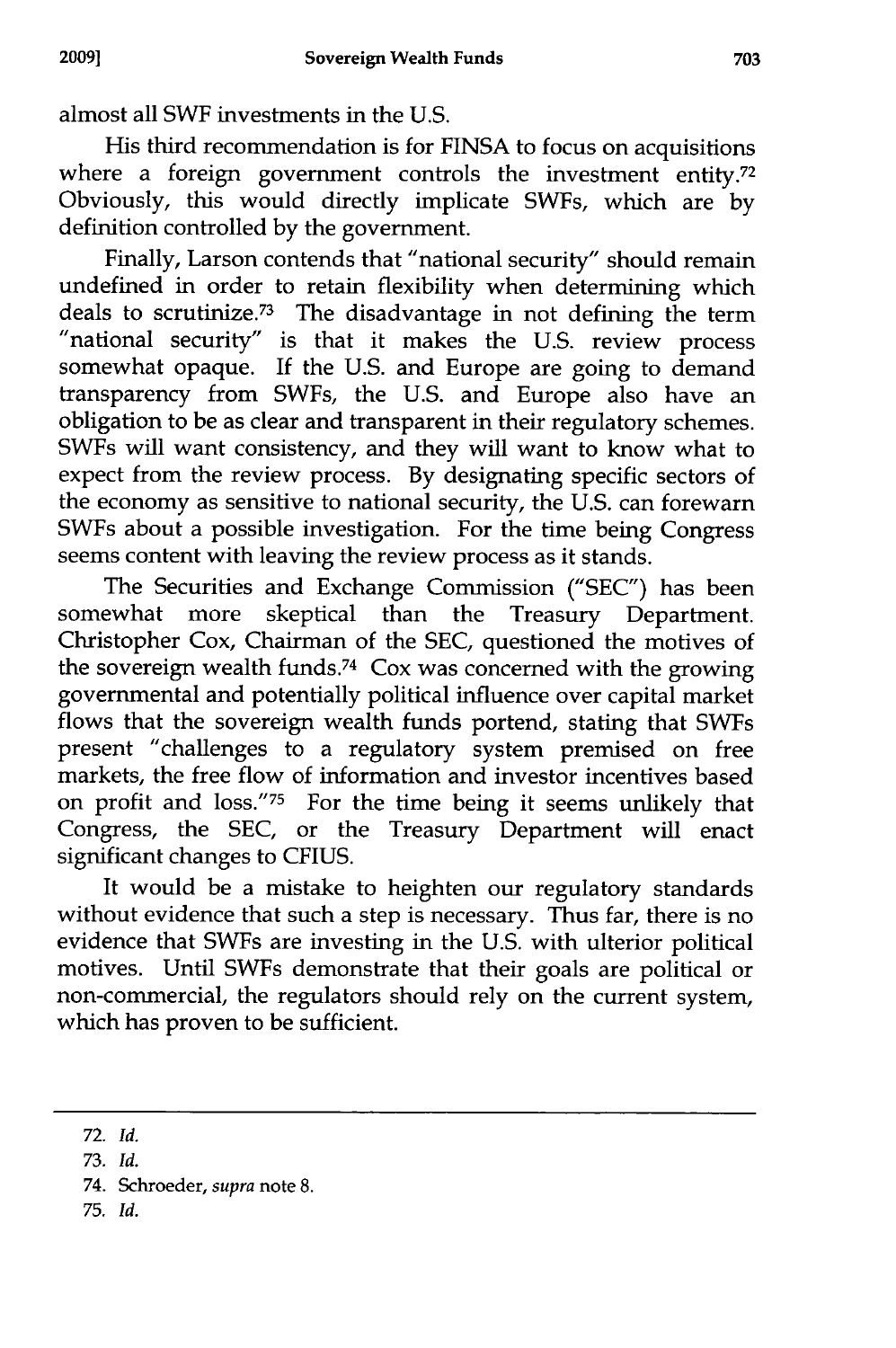# *B. European Approaches*

This section will discuss and contrast the approaches employed **by** Europe's three largest economies, Germany, Great Britain, and France, in dealing with SWF investment.

# *i. Great Britain*

There has been little political backlash against SWFs in Britain. In a speech last year, Alistair Darling, Chancellor of the Exchequer, opposed any new protectionist policies in Britain.76 He maintained that an open economy has always been good to Britain, and it would be good for the rest of the world as well.77 Gordon Brown, before becoming Prime Minister, clearly set out his position on foreign investment, stating, "[p]eople [are] saying, '[c]lose the borders, shelter our industries, protect our jobs' **-** even the people that are arguing that know that it's an illusion to think that you can stop change."<sup>78</sup> Brown sees the influx of foreign money as inevitable; Britain has a choice to either welcome the money or stand by and watch as another country welcomes it. He has rejected the latter approach.

Commenting on Britain's laissez-faire attitude, a recent *The Wall Street Journal* article declared, "The United Kingdom is for sale."<sup>79</sup> The article went on to explain that as the rest of Europe puts up barriers to block foreign investment, Britain has taken the opposite approach.80 While the U.S. does not allow foreign companies to buy airlines, shipping firms, television networks, and other security related industries, Britain embraces all foreign investment.81 It is unlikely that Britain will impose any new regulations on SWFs.

Attitudes in Britain have certainly changed since 1987. In that year Kuwait's SWF bought 20 percent of British Petroleum. The British government responded by forcing the SWF to sell half of its

**81.** *Id.*

<sup>76.</sup> Alistair Darling, Chancellor of the Exchequer, Speech at the London Business School (July 25, 2007), *available at* http://www.hm-treasury.gov.uk/ speech\_chex\_250707.htm.

<sup>77.</sup> *Id.*

<sup>78.</sup> Alistair MacDonald and Jason Singer, *Britain for Sale: Foreign Owners May Be Secret of U.K.'s Success,* WALL **ST. J.,** Sept. 21, 2007 at **Al.**

<sup>79.</sup> *Id.*

**<sup>80.</sup>** *Id.*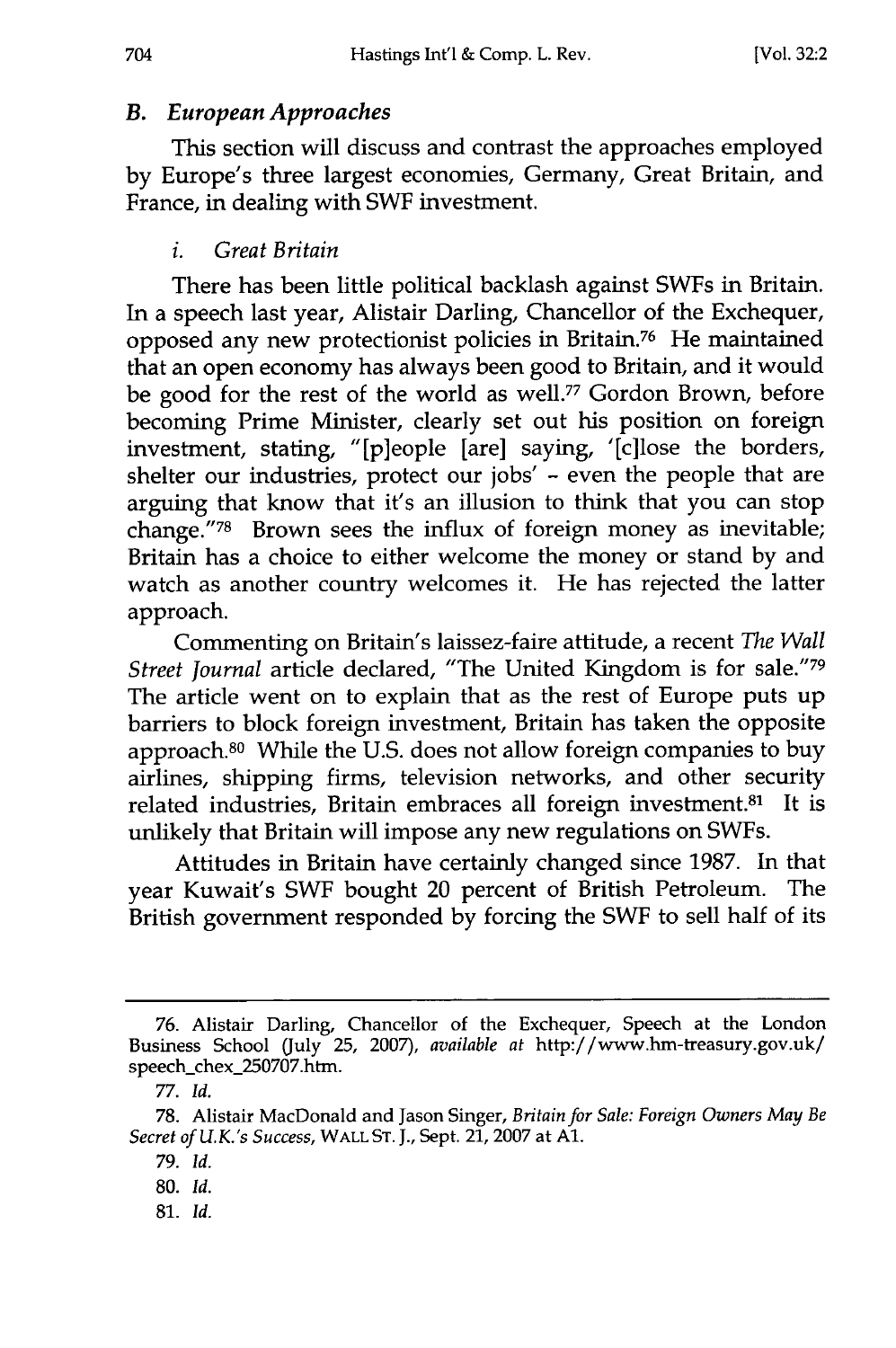stake.<sup>82</sup> In contrast, the Qatar Investment Authority recently bought a 20 percent stake in the London Stock Exchange, which comes on the heels of a deal in which another group from Dubai bought a 28 percent stake.83 One major reason for the change in attitude, and the sometimes vehement opposition to increases in oversight, is Britain's current position as a leader in attracting foreign investment flows.84 Britain does not want to jeopardize its status by making investment more burdensome.

Britain, almost certainly, will be critical of any EU response that would lead to stricter regulations and impede foreign investment. Alistair Darling has already gone on the offensive, criticizing the more protectionist minded European governments, stating, "I think it is nonsense. Economic patriotism is protectionism, and there is no other name for it."85 As long as Darling and Brown are in power, Britain will retain its laissez-faire approach, despite grumblings from Germany and France.

# *ii. Germany*

It has been a different story in Germany, where Chancellor Angela Merkel stated that purchases by foreign governments pose a risk.<sup>86</sup> Merkel made clear that her central concern is the commingling of business and politics, asserting, "State-owned funds can also have politico-strategic aims in mind that could be problematic in sensitive areas.<sup>"87</sup> The German government has labeled SWF activity as "mischievous behavior." $88$  In a separate statement Merkel confirmed her uneasiness, asserting, "One cannot simply react as if these are completely normal funds of privately pooled capital." 89 Much of the German anxiety over SWFs seems to stem from concerns over Russia; Chancellor Merkel has twice stepped in to defend German companies from Russia.<sup>90</sup> In its efforts

<sup>82.</sup> *Asset-backed insecurity,* **ECONOMIST,** Jan. **19, 2008,** at **71.**

<sup>83.</sup> MacDonald & Singer, *supra* note 78, at **Al.**

<sup>84.</sup> Evans-Pritchard, *supra* note 41, at 5.

<sup>85.</sup> *EU to Consider Protection from State-Funded Foreign Takeovers,* EURACTIV.COM, (July 24, 2007), http://www.euractiv.com/en/innovation/eu-consider-protectionstate-funded-foreign-takeovers/article-165798 (last visited Feb. 26, 2008).

<sup>86.</sup> Sovereign Funds, *supra* note 55.

<sup>87.</sup> Vidya Ram, *Merkel Plays Protector,* FORBES, July 20, 2007.

<sup>88.</sup> Invasion, *supra* note 13, at 11.

<sup>89.</sup> Ziemba, *supra* note 6, at 7.

<sup>90.</sup> Evans-Pritchard, *supra* note 41, at 5.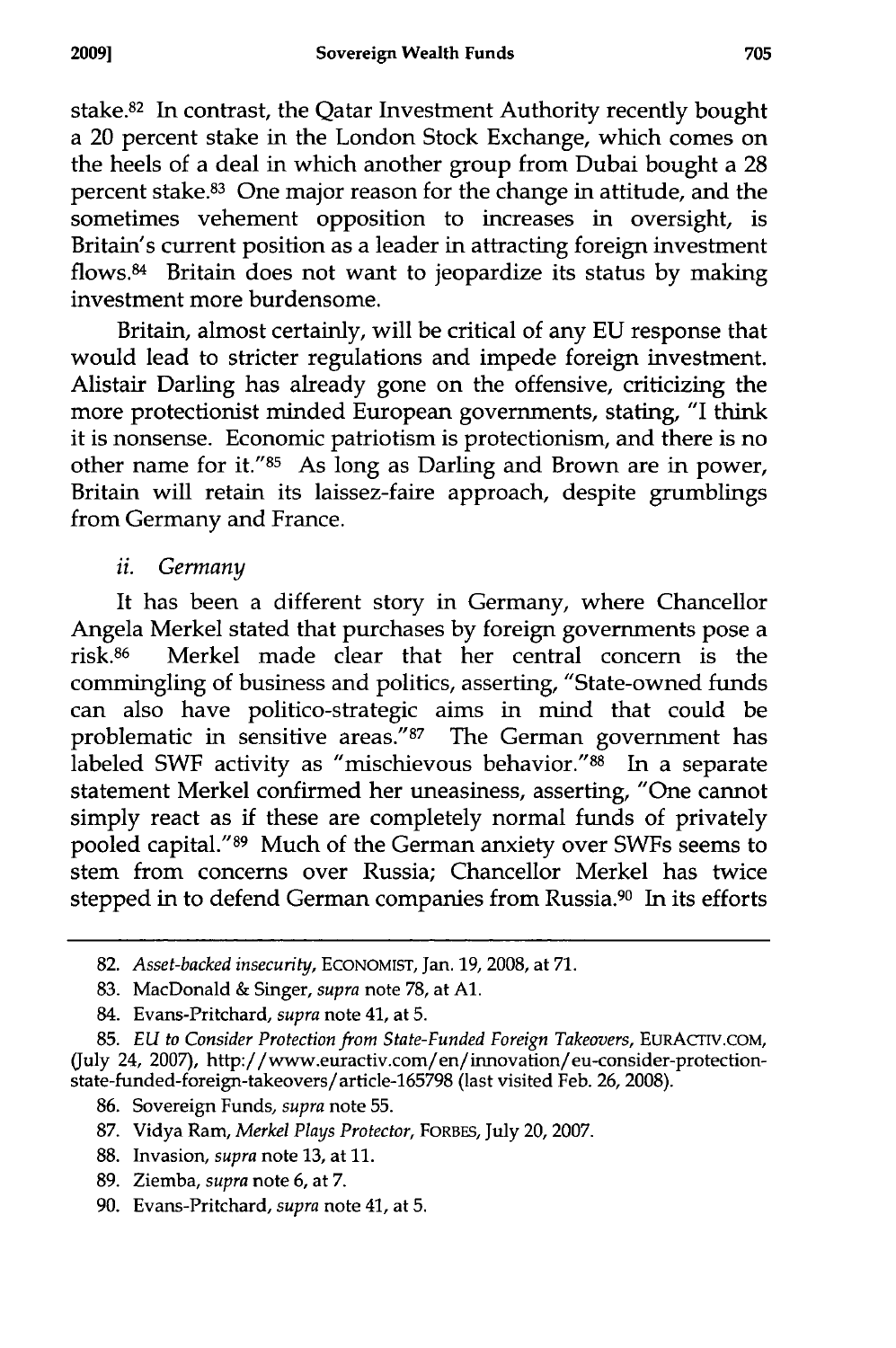to protect itself from Russia, Germany must be careful not to scare away non-threatening foreign investment.

Merkel advocates a unified EU response that would resemble the CFIUS in the United States.91 However, more investment friendly European countries such as Great Britain and Ireland are not fully on board with such a "common response" since it would force them to step up their foreign investment oversight laws.<sup>92</sup>

Germany is in the process of drafting a law that would enable it to block corporate takeovers by SWFs, however, the criteria for blocking the takeover bids are still being debated.<sup>93</sup> The German Finance Minister said that he wants sectors such as media, telecommunications, and banking protected from foreign state controlled funds.94 One proposal would give the German government the ability to block investments resulting in 25 percent ownership in strategic sectors. <sup>95</sup>

Some provisions of the bill are clear examples of the difficulties of maintaining a protectionist stance in a globalized world. For example, the bill would exempt bids from other European Union countries from increased scrutiny.96 After all, Germany could hardly survive without investment from other European nations, and strict regulatory laws against all foreign investment could have the undesired effect of chilling even European allies from investing in Germany.

Other provisions may have a similar undesired affect. For instance, Chancellor Merkel would like Germany to be able to invoke the law when Germany thinks foreigners are trying to buy German companies for "mischievous reasons."97 Figuring out what qualifies as a "mischievous reason," and when a certain bid meets the criteria would be an exercise in mind reading. The law currently would not necessarily limit intervention to specific sectors like defense. This leaves many financiers fearful that all SWF

- 96. Walker, *supra* note **93,** at A2.
- 97. *Id.*

<sup>91.</sup> Ziemba, *supra* note 6, at 7.

<sup>92.</sup> *Id.* at 6.

<sup>93.</sup> Marcus Walker, *Germany Tinkers With Foreign-Takeovers Plan,* WALL **ST. J.,** Jan. 14, 2008, at A2.

<sup>94.</sup> MacDonald & Singer, *supra* note **78,** at **Al.**

<sup>95.</sup> Ziemba, *supra* note 6, at 7.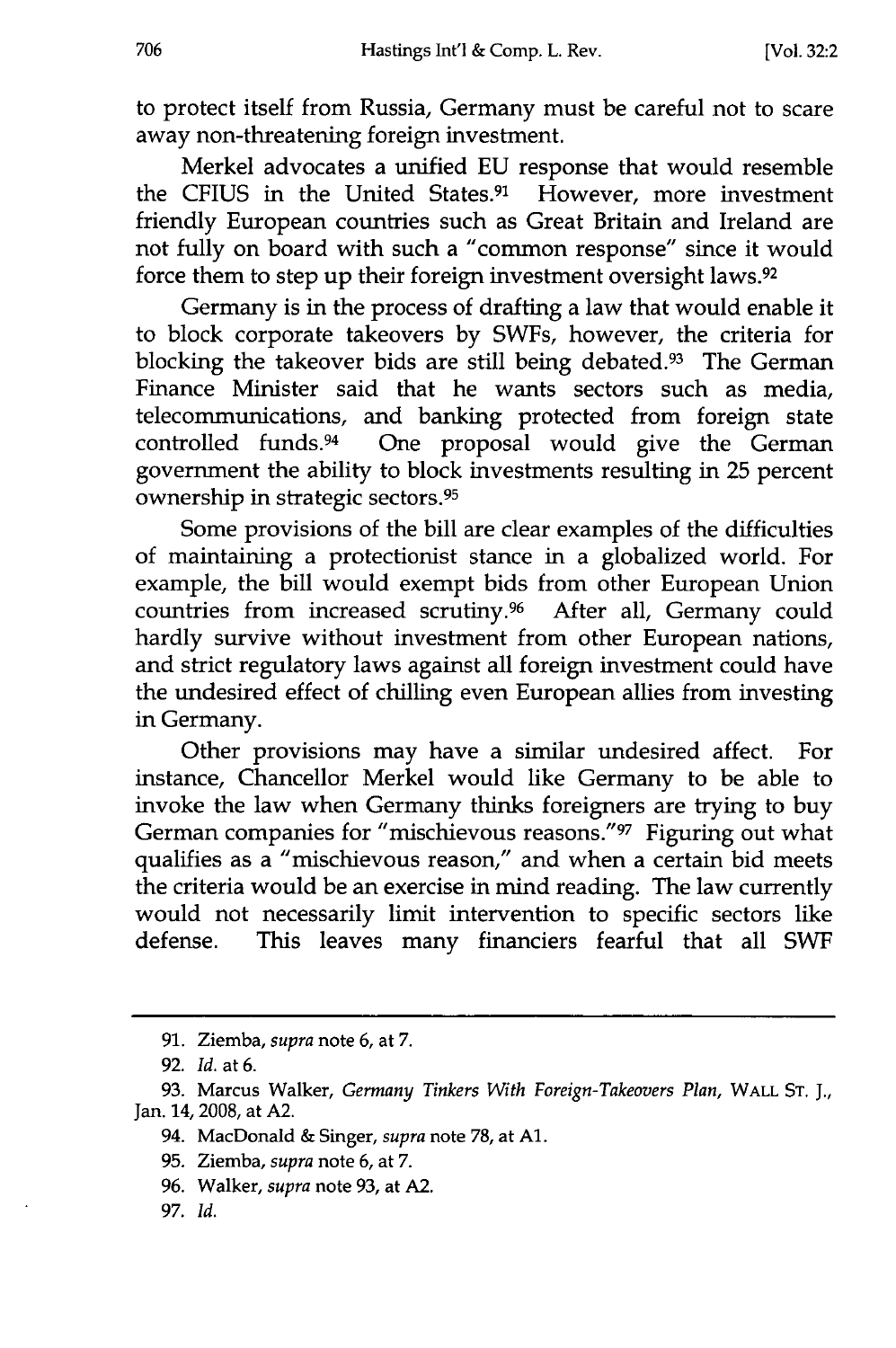investment could be eliminated.98 **If** an investment in any sector were open to a heightened review process, it would be a significant deterrent to investing in Germany.

Despite the strong rhetoric, it seems likely that the proposed German law will eventually mimic the **U.S. CFIUS.** Even if this turns out to be the case, SWF investment in Germany still could be hampered because SWFs may have doubts that the German process will be as efficient, translucent, and unbiased as the **U.S.** process, which SWFs have become accustomed to over the years.

The German's delay in legislative action may indicate that German politicians are quick to satisfy German nationalists with big rhetoric, but slow to take action that will hurt Germany's chances of competing with other European countries. Regardless, Germany must be wary of an overzealous law that would stifle foreign investment.

# *iii. France*

France has largely echoed the fears and concerns voiced in Germany. Officially, France supports a coordinated **EU** response, and like Germany, France seems to be wary of SWFs in general.<sup>99</sup> France's tradition of protecting its "national champion" companies will probably persist, at least under the leadership of President Nicolas Sarkozy. 100 President Sarkozy has already promised to protect "innocent French managers" from the "extremely aggressive sovereign funds."101 At a European Union summit President Sarkozy warned, "We've decided not to let ourselves be sold down the river **by** speculative funds, **by** unscrupulous attitudes that do not meet the transparency criteria one is entitled to expect in a civilized world. It's unacceptable and we have decided not to accept **it."102** Sarkozy objects to the current situation where SWFs can buy any French company, while denying France the opportunity to invest in their home countries.<sup>103</sup>

**<sup>98.</sup>** *Id.*

<sup>99.</sup> Ziemba, *supra* note **6,** at 7.

**<sup>100.</sup>** *Id.*

**<sup>101.</sup>** Invasion, *supra* note **13,** at **11.**

<sup>102.</sup> Catrina Stewart, *Kudrin Defends Fund as Oil Soars,* **THE** Moscow **TIMES,** Oct. **22, 2007.**

**<sup>103.</sup>** Andrew Sorkin, *What Money Can Buy: Influence,* N.Y. **TIMES,** Jan. 22, **2008,** at **C1.**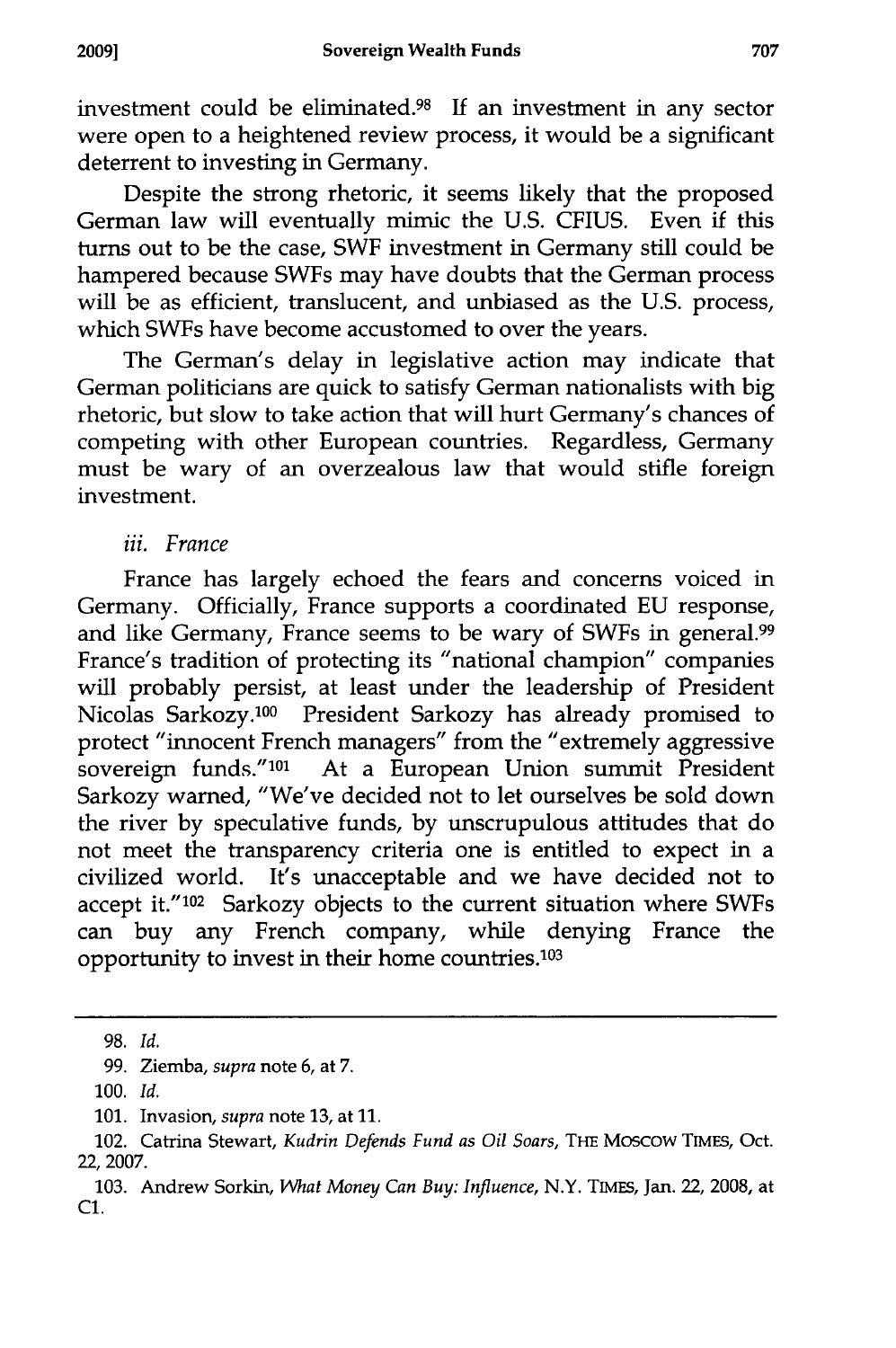France and Germany do not see completely eye to eye on all issues, which further confuses the European situation. One difference is that France would prefer a code of conduct instead of stronger direct regulation.104 It is not clear what a code of conduct would entail, but presumably it would include recommendations for increased transparency and disclosure.

Germany has also been critical of French law. Both France and Germany seek to protect their most prized companies. France, however, has a very broad definition of "strategic industries" which receive heightened protection.<sup>105</sup> Germany views this approach as overly protectionist.106 Such a broad definition could be used as a pretext, allowing France to guard its companies against any foreign threat.

The French and German protectionist attitudes have not gone unnoticed by SWF managers. Lou Jiwei, head of China's investment fund, recently said that his fund would not invest in some European countries because he felt extremely unwelcome there.107 Germany and France should tone down their rhetoric because it seems that they are losing investments based solely on their strong language.

Despite their strong rhetoric, Germany and France seem to understand the need for SWF investment, so there is a possibility they could strike a compromise with Britain and adopt a unified EU system.

#### *iv. European Union*

The European Union as a whole is looking into the adoption of an institution similar to the CFIUS in the United States.<sup>108</sup> The European Commission is worried that different approaches by different EU countries will eventually lead to a race to the bottom where no regulation exists because each country is trying to attract the most investment.109 The problem is that there is not a unified

<sup>104.</sup> Ziemba, *supra* note 6, at 7.

<sup>105.</sup> Hugh Williamson, *EU 'Should Vet State-Funded Bids',* FINANCIAL TIMES (London), July 18, 2007, *available at* http://www.ft.com/cms/s/O/fl9a2a2a-3561- 11dc-bb16-0000779fd2ac.html?nclick\_check=1.

<sup>106.</sup> *Id.*

<sup>107.</sup> Bob Davis, *China Investment-Fund Head Says Focus Is on 'Portfolios',* WALL **ST.** J., Feb. 1, 2008, at A13.

<sup>108.</sup> Invasion, *supra* note 13, at 11.

<sup>109.</sup> Ziemba, *supra* note 6, at 6.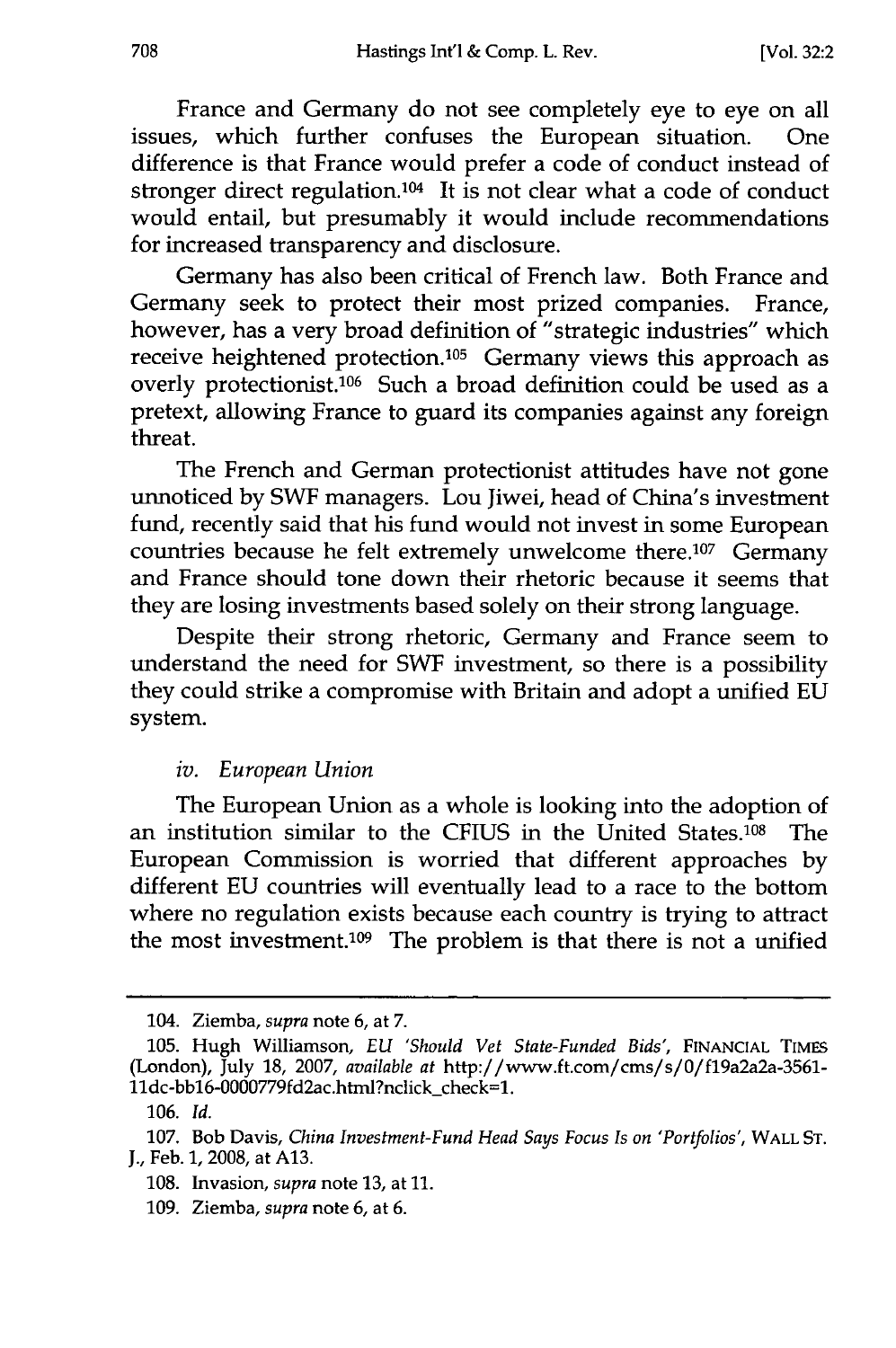front in Europe; British officials continue to maintain that it is not an issue that requires regulation at the EU level.<sup>110</sup>

Gordon Brown has been critical of the approaches offered by his European colleagues, Brown believes that "national champion" companies, which Spain, France, and Italy seek to protect from takeover, will emerge through competition, not government interference.<sup>111</sup> The U.S. tends to side with Britain. Alan Larson is apprehensive about the protectionist approaches being taken by some European countries, warning,

[Slome of these laws [in Europe] already tilt too far in the direction of investment screening. They place limitations on inward investment and acquisitions based not on national security reasons, but rather on fuzzy rationales such as economic security or maintaining the dominant position of national champions. There is a real risk that new laws and regulations will go too far in restricting investment.112

Larson also highlights another major source of tension between European countries: "economic security." 113 As Larson points out the term "economic security" is not easily defined, and it seems to be nothing more than a "fuzzy rationale" used to defend protectionist laws.<sup>114</sup>

The "economic security" approach will only cause more confusion and suspicion between SWFs and Europe. If Europe wants SWFs to be more transparent, it is difficult to justify foreign investment laws that are based on hollow rationales such as "economic security." SWFs will feel insecure when making deals in Europe, and rightfully so. The entire deal could be blown up if it is a "threat to economic security." Precise, clear language should be used whenever possible to ensure that foreign investment laws result in predictable, consistent outcomes.

# **III. Conclusion and Recommendations**

Transparency and clarity are the keys to a successful relationship between SWFs and the West because these attributes

114. *Id.*

**<sup>110.</sup>** Evans-Pritchard, *supra* note 41, at 5.

**<sup>111.</sup>** Ziemba, *supra* note 6, at 6.

<sup>112.</sup> Larson, *supra* note 71.

<sup>113.</sup> *Id.*